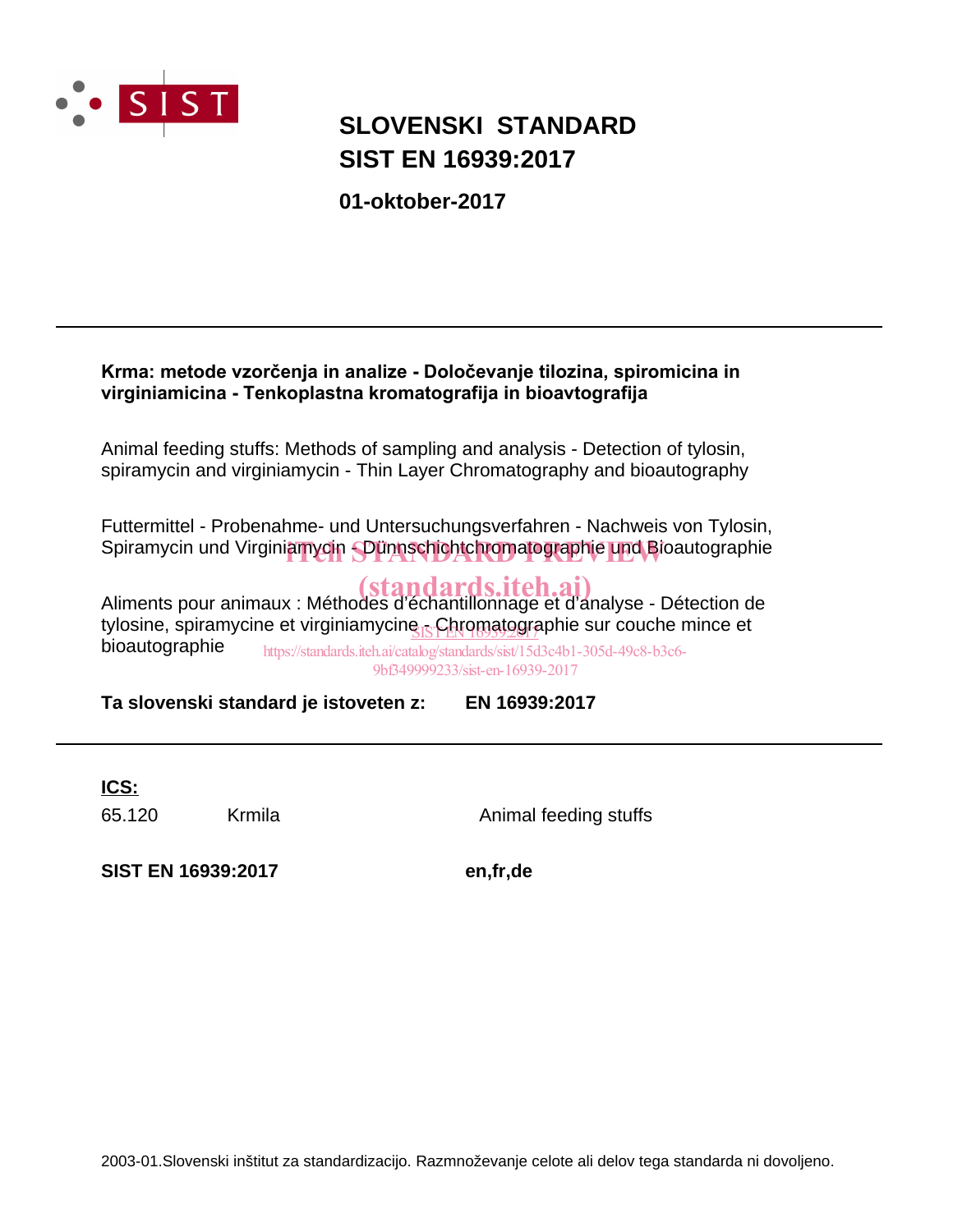

# iTeh STANDARD PREVIEW (standards.iteh.ai)

SIST EN 16939:2017 https://standards.iteh.ai/catalog/standards/sist/15d3c4b1-305d-49c8-b3c6-9bf349999233/sist-en-16939-2017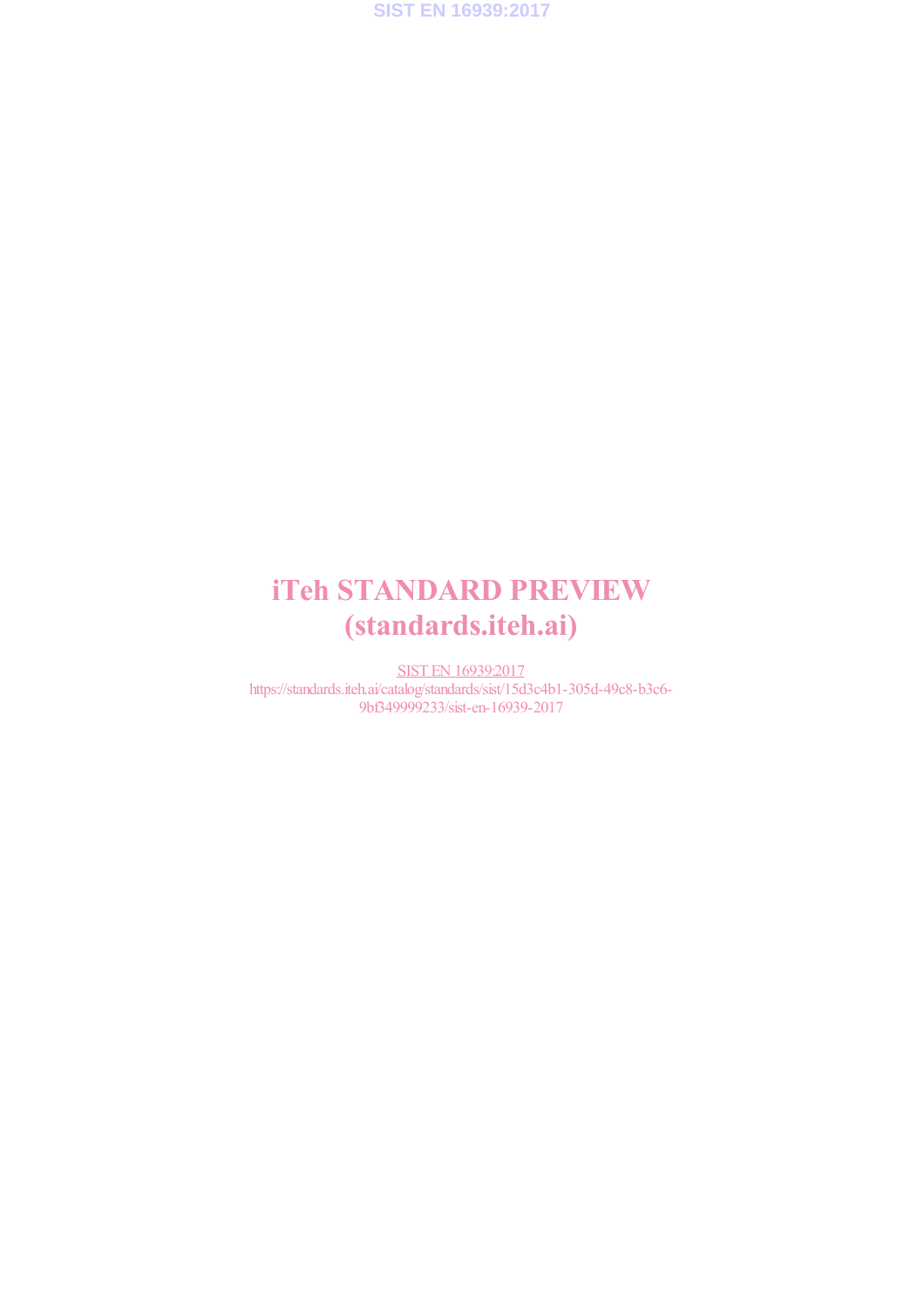#### **SIST EN 16939:2017**

# EUROPEAN STANDARD NORME EUROPÉENNE EUROPÄISCHE NORM

# **EN 16939**

August 2017

ICS 65.120

English Version

# Animal feeding stuffs: Methods of sampling and analysis - Detection of tylosin, spiramycin and virginiamycin - Thin Layer Chromatography and bioautography

Aliments pour animaux : Méthodes d'échantillonnage et d'analyse - Détection de tylosine, spiramycine et virginiamycine - Chromatographie sur couche mince et bioautographie

 Futtermittel - Probenahme- und Untersuchungsverfahren - Nachweis von Tylosin, Spiramycin und Virginiamycin - Dünnschichtchromatographie und Bioautographie

This European Standard was approved by CEN on 24 April 2017.

CEN members are bound to comply with the CEN/CENELEC Internal Regulations which stipulate the conditions for giving this European Standard the status of a national standard without any alteration. Up-to-date lists and bibliographical references concerning such national standards may be obtained on application to the CEN-CENELEC Management Centre or to any CEN member. member.

This European Standard exists in three **official versions (English, French, Germ**an). A version in any other language made by translation under the responsibility of a CEN member into its own language and notified to the CEN-CENELEC Management Centre has the same status as the official versions.<br>SIST EN 16939:2017

CEN members are the national standards bodies of Austria, Belgium, Bulgaria, Croatia, Cyprus, Czech Republic, Denmark, Estonia, Finland, Former Yugoslav Republic of Macedonia, France, Germany, Greece, Hungary, Iceland, Ireland, Italy, Latvia, Lithuania, Luxembourg, Malta, Netherlands, Norway, Poland, Portugal, Romania, Serbia, Slovakia, Slovenia, Spain, Sweden, Switzerland, Turkey and United Kingdom.



EUROPEAN COMMITTEE FOR STANDARDIZATION COMITÉ EUROPÉEN DE NORMALISATION EUROPÄISCHES KOMITEE FÜR NORMUNG

**CEN-CENELEC Management Centre: Avenue Marnix 17, B-1000 Brussels** 

© 2017 CEN All rights of exploitation in any form and by any means reserved worldwide for CEN national Members.

Ref. No. EN 16939:2017 E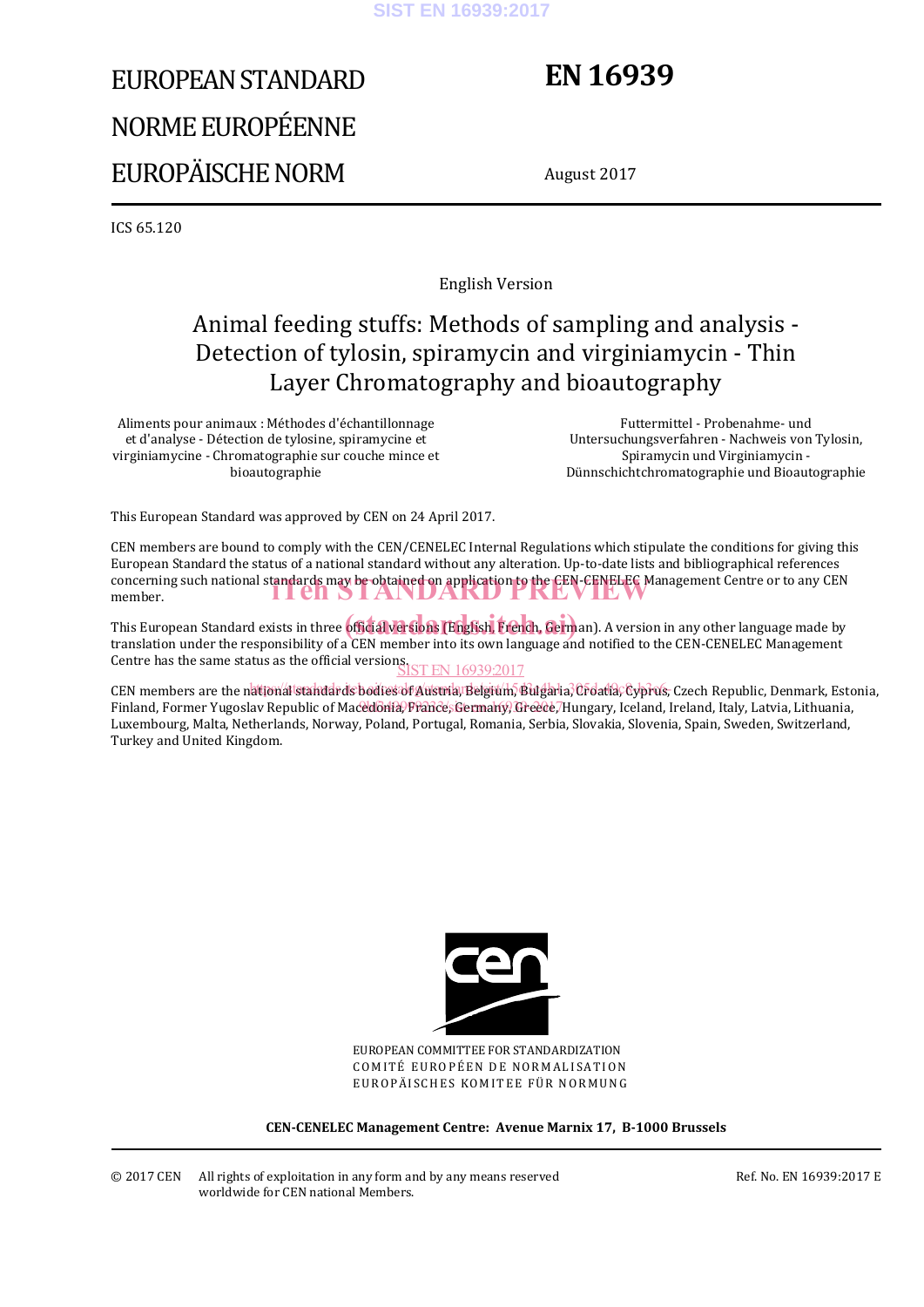# **SIST EN 16939:2017**

# EN 16939:2017 (E)

# **Contents**

| 1                       |                                                                                                                                                              |  |  |  |
|-------------------------|--------------------------------------------------------------------------------------------------------------------------------------------------------------|--|--|--|
| $\mathbf{2}$            |                                                                                                                                                              |  |  |  |
| 3                       |                                                                                                                                                              |  |  |  |
| $\overline{\mathbf{4}}$ |                                                                                                                                                              |  |  |  |
| 5                       |                                                                                                                                                              |  |  |  |
| 5.1                     |                                                                                                                                                              |  |  |  |
| 6                       |                                                                                                                                                              |  |  |  |
| 7                       |                                                                                                                                                              |  |  |  |
| 8                       |                                                                                                                                                              |  |  |  |
| 9                       |                                                                                                                                                              |  |  |  |
| 9.1                     |                                                                                                                                                              |  |  |  |
| 9.2                     | Blank feed sample spiked with 1 mg/kg of spiramycin and 0,5 mg/kg of tylosin<br>(microbiological activity) <b>h. S.T.A.N.D.A.R.D. P.P.F.V.IF.W.</b> 2000 211 |  |  |  |
| 9.3                     | Blank feed sample spiked with 1 mg/kg of virginiamycin (microbiological activity) 11                                                                         |  |  |  |
| 9.4                     |                                                                                                                                                              |  |  |  |
| 9.5                     |                                                                                                                                                              |  |  |  |
| 9.5.1                   |                                                                                                                                                              |  |  |  |
| 9.5.2                   | Chromatography.https://standards.iteb.ai/catalog/standards/sist/15d3c4b1-305d-49c8-b3c6- 12                                                                  |  |  |  |
| 9.6                     |                                                                                                                                                              |  |  |  |
| 9.6.1                   |                                                                                                                                                              |  |  |  |
| 9.6.2                   |                                                                                                                                                              |  |  |  |
| 9.6.3                   |                                                                                                                                                              |  |  |  |
| 10                      |                                                                                                                                                              |  |  |  |
|                         |                                                                                                                                                              |  |  |  |
| 10.1                    |                                                                                                                                                              |  |  |  |
| 10.2                    |                                                                                                                                                              |  |  |  |
| 11                      |                                                                                                                                                              |  |  |  |
| 11.1                    |                                                                                                                                                              |  |  |  |
| 11.2                    |                                                                                                                                                              |  |  |  |
| 11.3                    |                                                                                                                                                              |  |  |  |
| 12                      |                                                                                                                                                              |  |  |  |
|                         |                                                                                                                                                              |  |  |  |
|                         |                                                                                                                                                              |  |  |  |
| B.1                     |                                                                                                                                                              |  |  |  |
| B.2                     |                                                                                                                                                              |  |  |  |
| B.3                     |                                                                                                                                                              |  |  |  |
| B.4                     |                                                                                                                                                              |  |  |  |
|                         |                                                                                                                                                              |  |  |  |
| C.1                     |                                                                                                                                                              |  |  |  |
| C <sub>12</sub>         |                                                                                                                                                              |  |  |  |
| C.2.1                   |                                                                                                                                                              |  |  |  |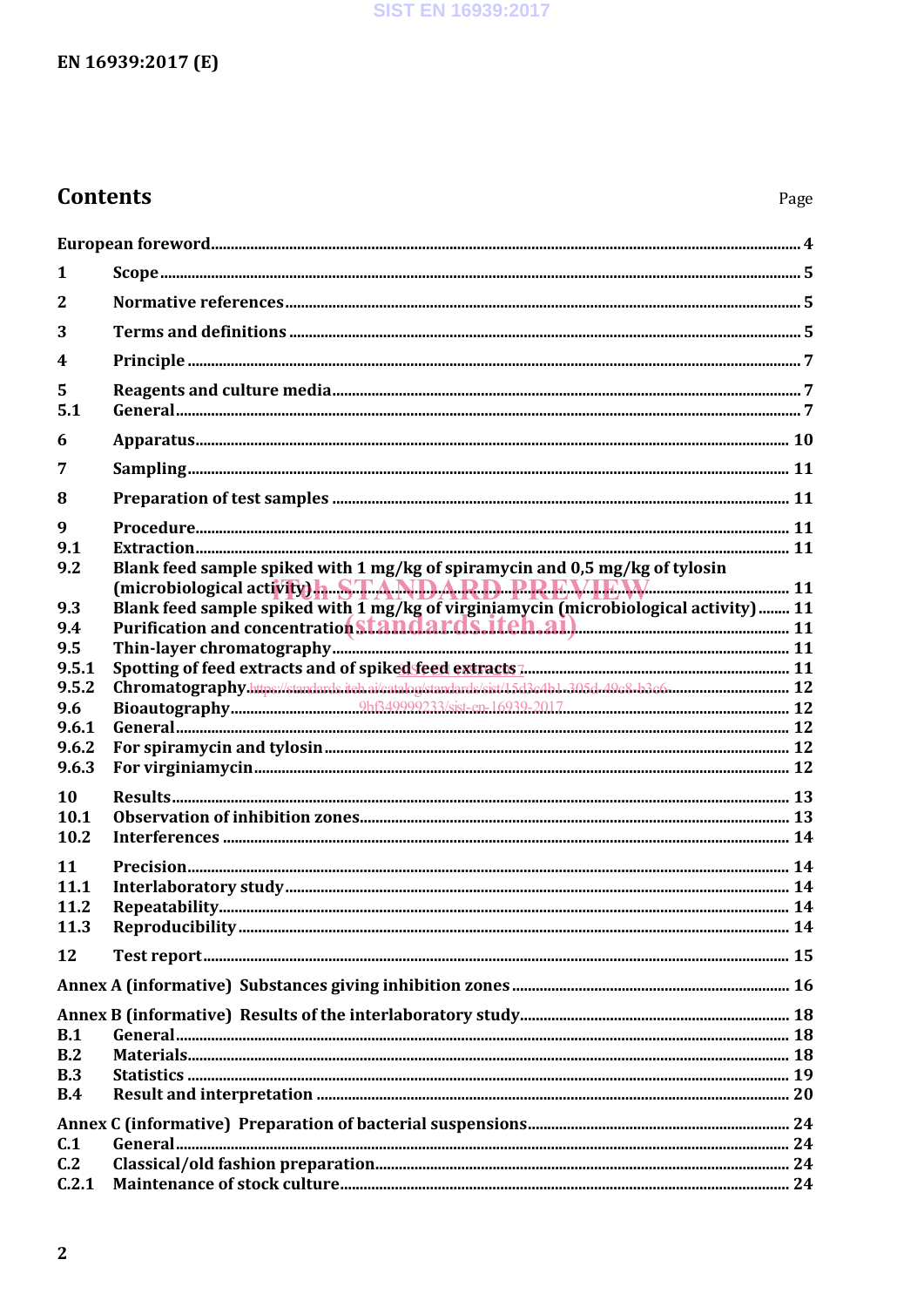# EN 16939:2017 (E)

# **iTeh STANDARD PREVIEW** (standards.iteh.ai)

**SIST EN 16939:2017** https://standards.iteh.ai/catalog/standards/sist/15d3c4b1-305d-49c8-b3c6-9bf349999233/sist-en-16939-2017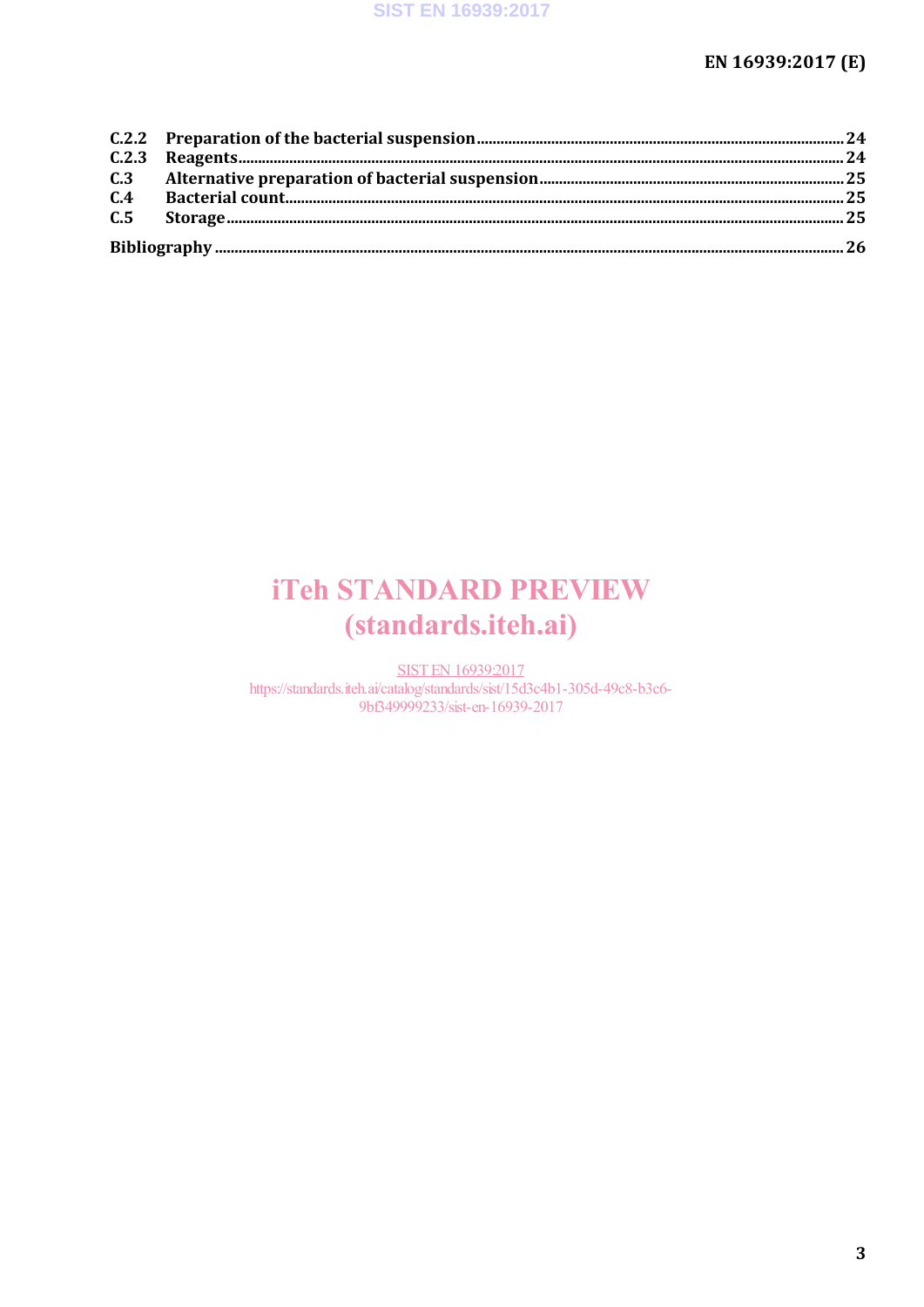# **European foreword**

This document (EN 16939:2017) has been prepared by Technical Committee CEN/TC 327 "Animal feeding stuffs - Methods of sampling and analysis", the secretariat of which is held by NEN.

This European Standard shall be given the status of a national standard, either by publication of an identical text or by endorsement, at the latest by February 2018, and conflicting national standards shall be withdrawn at the latest by February 2018.

Attention is drawn to the possibility that some of the elements of this document may be the subject of patent rights. CEN shall not be held responsible for identifying any or all such patent rights.

This document has been prepared under a mandate given to CEN by the European Commission and the European Free Trade Association.

**WARNING — The use of this protocol involves hazardous materials, operations and equipment. This protocol does not purport to address all the safety problems associated with its use. It is the responsibility of the user of this protocol to establish appropriate safety and health practices and determine the applicability of regulatory limitations prior to use.**

According to the CEN-CENELEC Internal Regulations, the national standards organisations of the following countries are bound to implement this European Standard: Austria, Belgium, Bulgaria,<br>Croatia Cynrus Czech Republic Denmark Estonia Finland Former Yugoslav Republic of Macedonia. Croatia, Cyprus, Czech Republic, Denmark, Estonia, Finland, Former Yugoslav Republic of Macedonia, France, Germany, Greece, Hungary, Iceland, Ireland, Italy, Latvia, Luxembourg, Malta, Ireland, Italy, Italy, Italy, Italy, Italy, Italyania, Luxembourg, Malta, Netherlands, Norway, Poland, Portugal, Romania, Serbia, Slovakia, Slovenia, Spain, Sweden, Switzerland, Turkey and the United Kingdom.

SIST EN 16939:2017 https://standards.iteh.ai/catalog/standards/sist/15d3c4b1-305d-49c8-b3c6- 9bf349999233/sist-en-16939-2017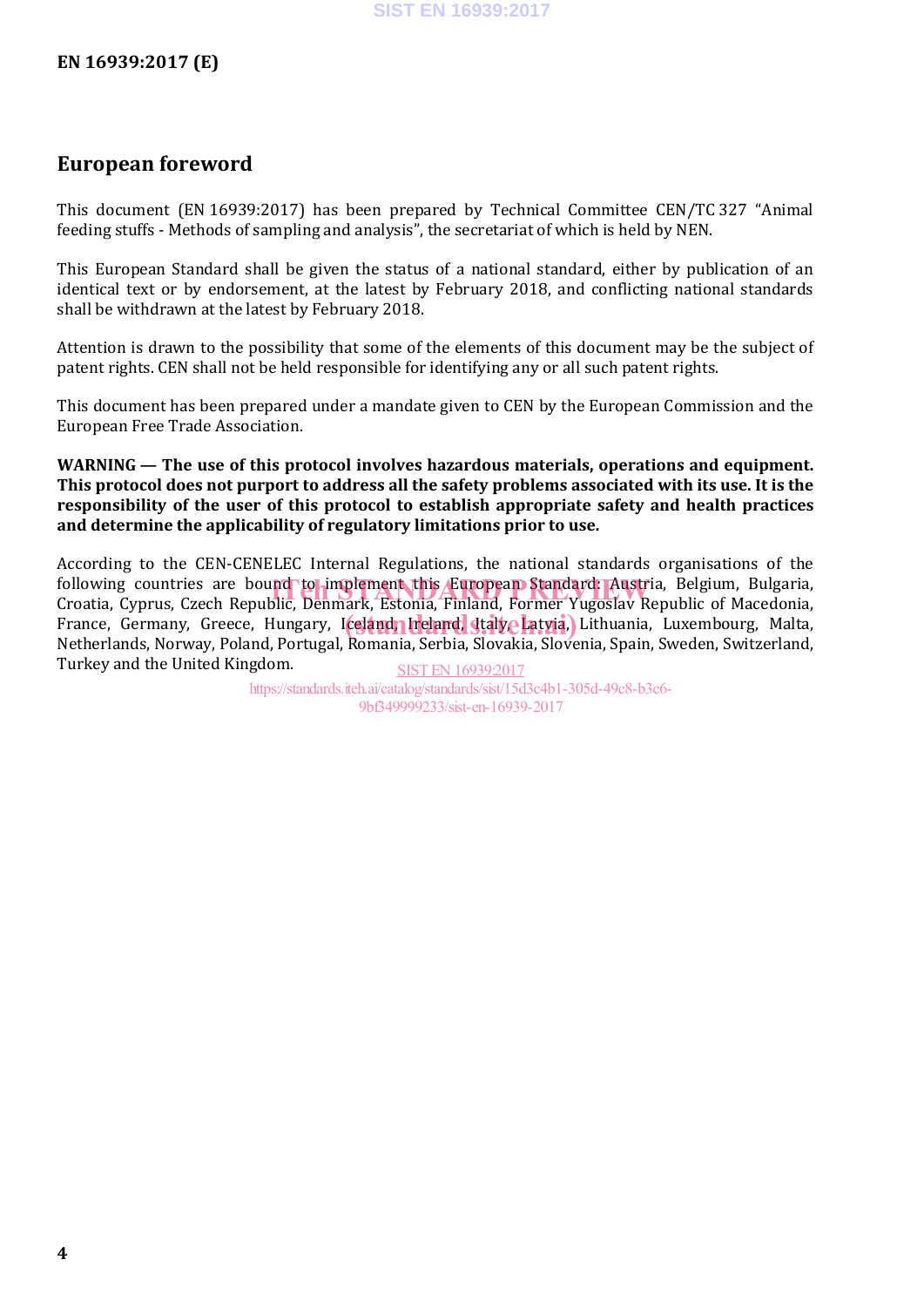# **1 Scope**

The method makes it possible to detect and identify spiramycin, tylosin and virginiamycin in animal feeding stuffs (feed raw materials of mainly plant origin and compound feeds) excluding mineral feeds and premixtures. The limit of detection is about 2 mg/kg for spiramycin, 1 mg/kg for tylosin and 1 mg/kg for virginiamycin. In some milk replacers, it can be slightly higher than 1 mg/kg for virginiamycin.

Reported limits of detection are probably little overestimated but were fully validated during the collaborative study (see Annex B). In each laboratory, each day of analysis, spiked blank samples at 1 mg/kg for spiramycin and virginiamycin and at 0,5 mg/kg for tylosin are analysed for checking lower detection limits (see 9.2 and 9.3). These lower limits of detection are achievable, but should be established with an in-house validation first.

Some other antibiotics can interfere in the detection of these 3 specific macrolide antibiotics. The known interferences are specified in Annex A of the method.

That method should be used as a qualitative screening and/or a post-screening method (after microbiological plate test, for example). The follow-up of the antibiotics presence may be done by other analytical technics (LC and/or LC-MS technics) ([4], [10]). For confirmatory purposes, LCMS is required.

# **2 Normative references**

The following documents, in whole or in part, are normatively referenced in this document and are indispensable for its application. For dated references, only the edition cited applies. For undated references, the latest edition of the referenced document (including any amendments) applies.

EN ISO 6498, *Animal feeding stuffs - Guidelines for sample preparation (ISO 6498)* (standards.iteh.ai)

# **3 Terms and definitions** SIST EN 16939:2017

https://standards.iteh.ai/catalog/standards/sist/15d3c4b1-305d-49c8-b3c6-

For the purposes of this document, the following terms and definitions apply. f349999233/sist-en-16939-20

## **3.1**

## **microbiological activity of antibiotics**

ratio of the dose that inhibits the growth of a suitable susceptible microorganism to the dose of an International Chemical Reference Substance/Antibiotic that produces similar inhibition

Note 1 to entry Microbiological activity is a property measured by a microbiological assay. The activity (potency) of an antibiotic product is expressed as the ratio of the dose that inhibits the growth of a suitable susceptible microorganism to the dose of an International Chemical Reference Substance/Antibiotic that produces similar inhibition.

Note 2 to entry The microbiological activity is expressed as International Unit/mg or µg/mg with possibility to have microbiological activities higher or lower than 1 000 µg/mg.

#### **3.2 retardation factor**

#### **Rf**

ratio of the distance which the product travelled by the distance which the solvent front travelled using the initial spotting site as reference

Note 1 to entry These values depend on the solvent used and the type of TLC plate and are not physical constants, see Figure 1.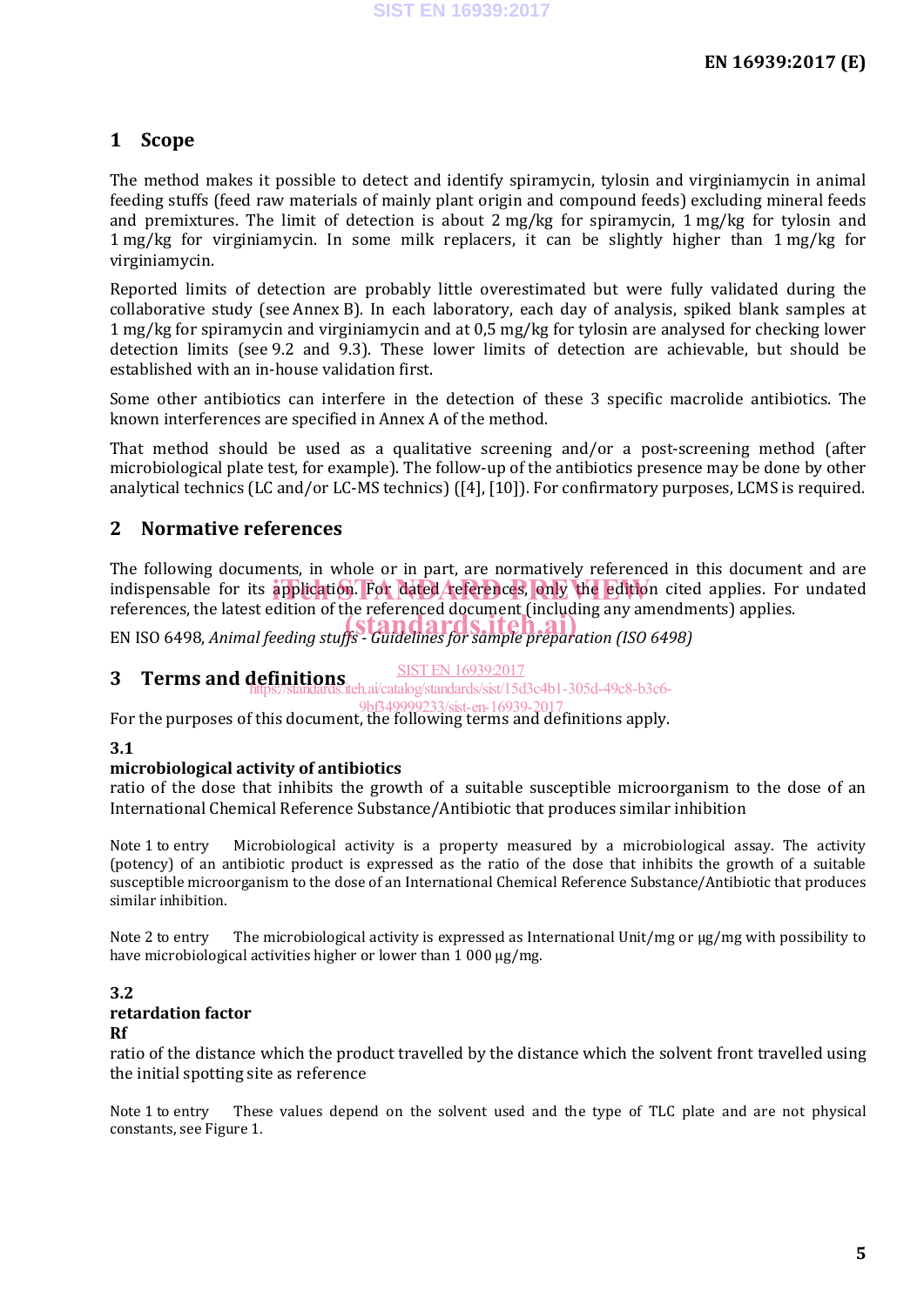

**Figure 1 — TLC plate with 2 inhibition zones**

#### **3.3 sensitivity of a method SE** ability of the method to classify a positive sample as positive **3.4 specificity of a method SP** ability to classify a negative sample as negative iTeh STANDARD PREVIEW (standards.iteh.ai) SIST EN 16939;2017 https://standards.iteh.ai/catalog/standards/sist/15d3c4b1-305d-49c8-b3c6- 9bf349999233/sist-en-16939-2017

# **3.5**

**spiramycin**

macrolide antibiotic and often a mixture of different cofactors (spiramycin I, II, III..)

Note 1 to entry One mg of spiramycin base is considered to be equivalent to 3200 International Unit.

## **3.6**

#### **tylosin**

macrolide antibiotic and mixture of four macrolide antibiotics produced by a strain of Streptomyces fradiae and depending on the manufacturing source

Note 1 to entry The main component of the mixture (>80 %) is tylosin A. Tylosin B (desmycosin), tylosin C (macrocin) and tylosin D (relomycin) may also be present. All four components contribute to the potency of tylosin, which is not less than 900 IU/mg, calculated with reference to the dried substance (European Pharmacopoeia). Relative antimicrobial activities of tylosin derivatives are: tylosin A – 1,0, tylosin B – 0,83, tylosin C – 0,75 and tylosin  $D - 0,35$ .

#### **3.7**

#### **virginiamycin**

macrolide antibiotic and mixture of 2 major synergistic cofactors: virginiamycin components M1 and S1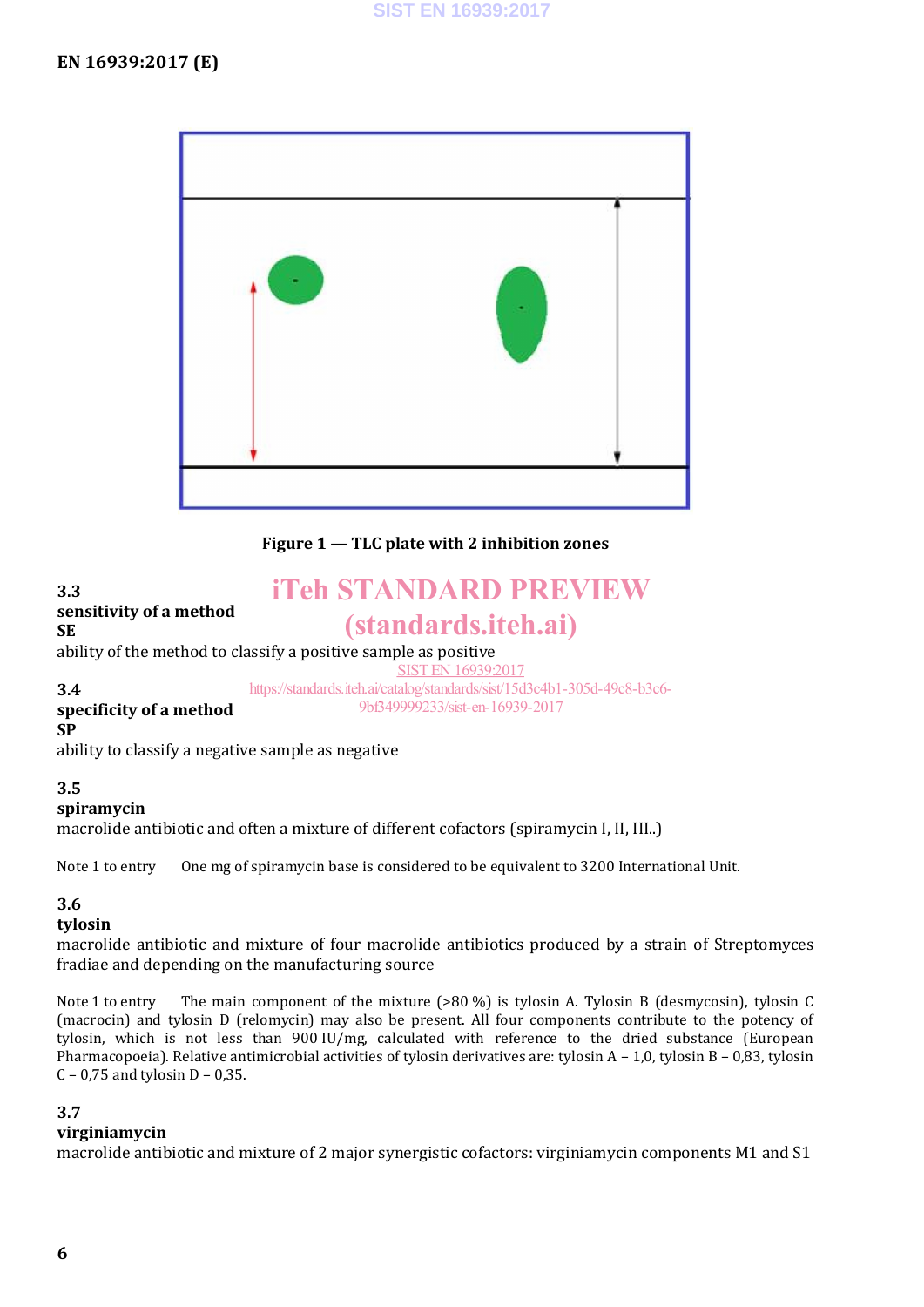# **4 Principle**

The sample is extracted with a mixture of methanol and water. The extracts are purified by a liquidliquid partition with chloroform. The chloroformic phase is concentrated. The concentrated feed extracts and reference spiked blank feeds extracts are subjected to thin-layer chromatography (TLC) on silica gel. The antibiotics are detected and identified by comparing their Rf values with those of the standard substances by bioautography with agar media inoculated with Micrococcus luteus.

# **5 Reagents and culture media**

# **5.1 General**

All the reagents shall be of analytical grade.

## **5.2 Microorganism: Bacterial suspension of** *Micrococcus luteus* **ATCC 9341 (reclassified to**  *Kocuria rhizophila* **ATCC 9341).**

See Annex C for preparation of bacterial suspensions.

Other techniques for the preparation and the storage of the bacterial suspension may be used if the detection limits specified can be reached.

## **5.3 Culture media:**

# **5.3.1 Antibiotic medium h STANDARD PREVIEW**

Use the water bath (6.6) to liquefy media just before inoculating Micrococcus Luteus.

| Beef extract:                  | 1,5g                                                                                                  |
|--------------------------------|-------------------------------------------------------------------------------------------------------|
| Yeast extract:                 | <b>SIST EN 16939:2017</b><br>https://standards.iddd.ascatalog/standards/sist/15d3c4b1-305d-49c8-b3c6- |
| Pancreatic digest of casein:   | 4,0 <sup>1</sup> g <sup>49999233/sist-en-16939-2017</sup>                                             |
| Meat peptone:                  | 6,0 g                                                                                                 |
| Glucose:                       | 1,0 g                                                                                                 |
| Agar:                          | $10$ g to $20$ g                                                                                      |
| Water:                         | 1 000 ml                                                                                              |
| Autoclave at 121 °C for 15 min |                                                                                                       |
| Final pH:                      | $6.5 \pm 0.2$                                                                                         |
|                                | $\mathbf{1}$ and $\mathbf{1}$ and $\mathbf{1}$ and $\mathbf{1}$                                       |

Antibiotic medium 1 may be conserved at least 6 months at  $5^{\circ}$ C  $\pm$  3 °C.

## **5.3.2 Antibiotic medium 1 supplemented with tylosin.**

Just before inoculating with *Micrococcus luteus*, add to the antibiotic medium 1 (5.3.1), 0,2 % (v/v) of the solution of tylosin at  $4 \mu g/ml$  (5.20.10).

Adjust the pH to  $6.5 \pm 0.1$ .

## **5.3.3 Antibiotic medium 11.**

Use the water bath (6.6) to liquefy media just before inoculating *Micrococcus Luteus*.

The composition is the same than that of antibiotic medium 1 (5.3.1) but the final pH is:  $8.0 \pm 0.2$ .

Antibiotic medium 11 may be conserved at least 6 months at  $5^{\circ}$ C  $\pm$  3 °C.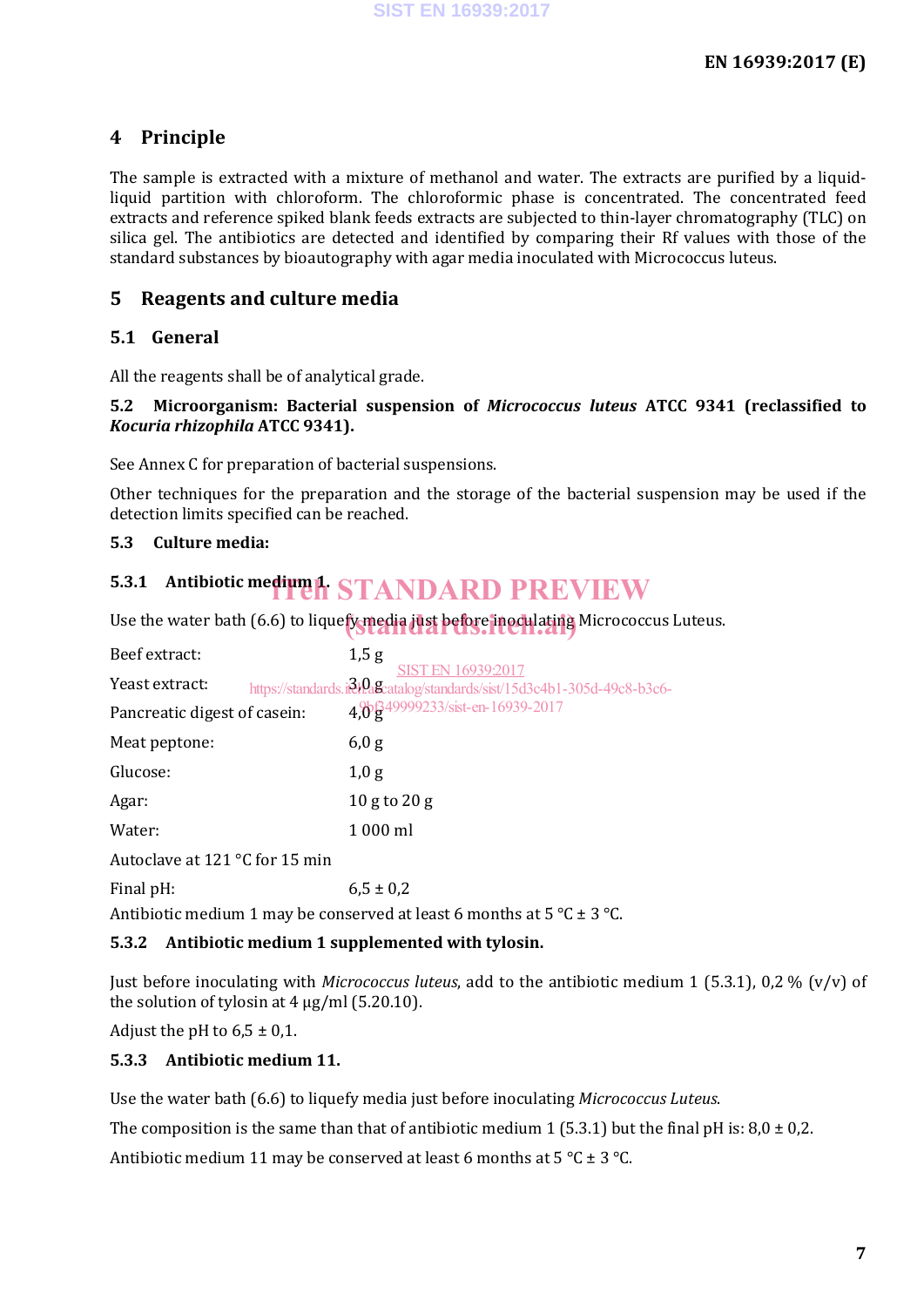# **EN 16939:2017 (E)**

## **5.3.4 Antibiotic medium 11 supplemented with methanol, pH 8 buffer and tylosin.**

Just before inoculating the medium with *Micrococcus luteus*, add to the antibiotic medium 11 (5.3.3):

- $-4\%$  (v/v) of methanol (5.4);
- $-10\%$  (v/v) of pH 8 buffer (5.15);
- $-$  0.2 % (v/v) of the tylosin solution at 4 ug/ml (5.21.10).

Adjust the pH to  $7.6 \pm 0.1$ .

NOTE The addition of methanol allows a better diffusion of spiramycin in the agar. The addition of tylosin allows a better identification and exacerbate detection in bioautography (9.6).

- **5.4 Methanol.**
- **5.5 Mixture of methanol (5.4) and water 1/1 (v/v).**
- **5.6 Chloroform.**
- **5.7 Ethyl acetate.**
- **5.8 Dichloromethane.**
- **5.9 Acetone.**
- **5.10 Glycerol.**

# iTeh STANDARD PREVIEW

# (standards.iteh.ai)

**5.11 2, 3, 5 triphenyltetrazolium chloride (TTC).**

SIST EN 16939:2017

**5.12 Silicon anti-foaming agent.** dards. iteh. ai/catalog/standards/sist/15d3c4b1-305d-49c8-b3c6-

9bf349999233/sist-en-16939-2017

Silicon anti-foaming agent type SE2 ® or equivalent.

## **5.13 Mixture of methanol and phosphate buffer solution pH 8,0 for the stock solution of spiramycin.**

Phosphate buffer solution:

| Dipotassium hydrogen phosphate K <sub>2</sub> HPO <sub>4</sub> : 16,7 g |
|-------------------------------------------------------------------------|
|                                                                         |

Potassium dihydrogen phosphate KH<sub>2</sub>PO<sub>4</sub>: 0.5 g

Sodium hydrogen carbonate NaHCO<sub>3</sub>: 20,0 g

Water to: 1 000 ml

 $pH:$  8,0

Mix one volume of methanol with one volume of phosphate buffer solution.

## **5.14 Phosphate buffer solution pH 7,0 for the stock solution of tylosine.**

| Potassium dihydrogen phosphate $KH_2PO_4$ : 5,5 g  |          |
|----------------------------------------------------|----------|
| Dipotassium hydrogen phosphate $K_2HPO_4$ : 13,6 g |          |
| Water to:                                          | 1 000 ml |
| $pH$ :                                             | 7.0      |